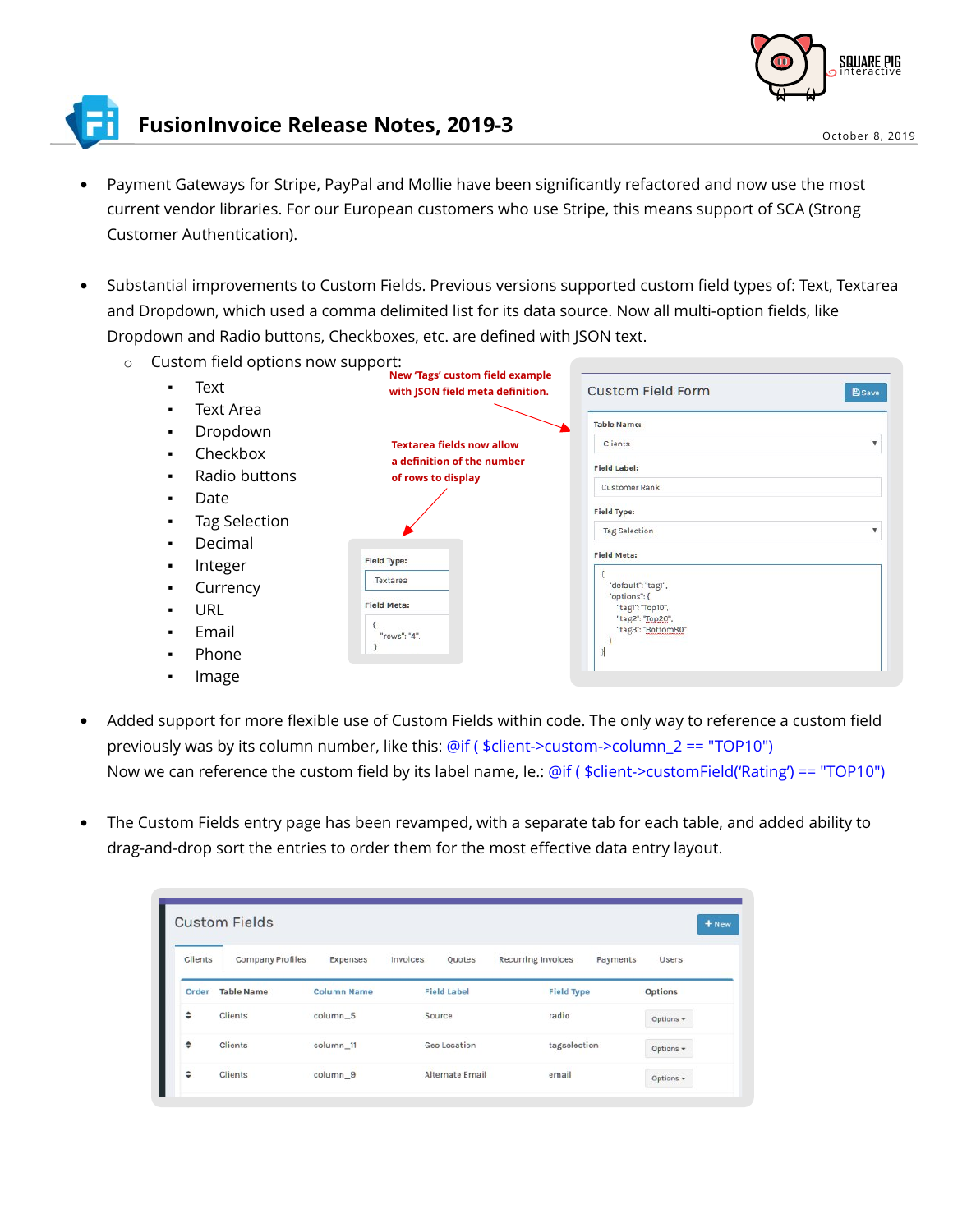• A 'Tags' field was added to the Client view, allowing for ad-hoc tags to be added to any client record for quick identification. This will be particularly useful when a more full-featured search & filter system is added

| <b>×Manufacturing ×Top20</b> |  |
|------------------------------|--|

• An 'Important Note' field was added to the Clients view. When a client record is accessed and the field is not empty, an alert will pop-up, notifying of the important note.



• Client deletion safeguard. Added a more visually impactful warning and confirmation prompt when a user attempts to delete a client record.



• Added 'Unpaid' as a new status filter to the invoice view.

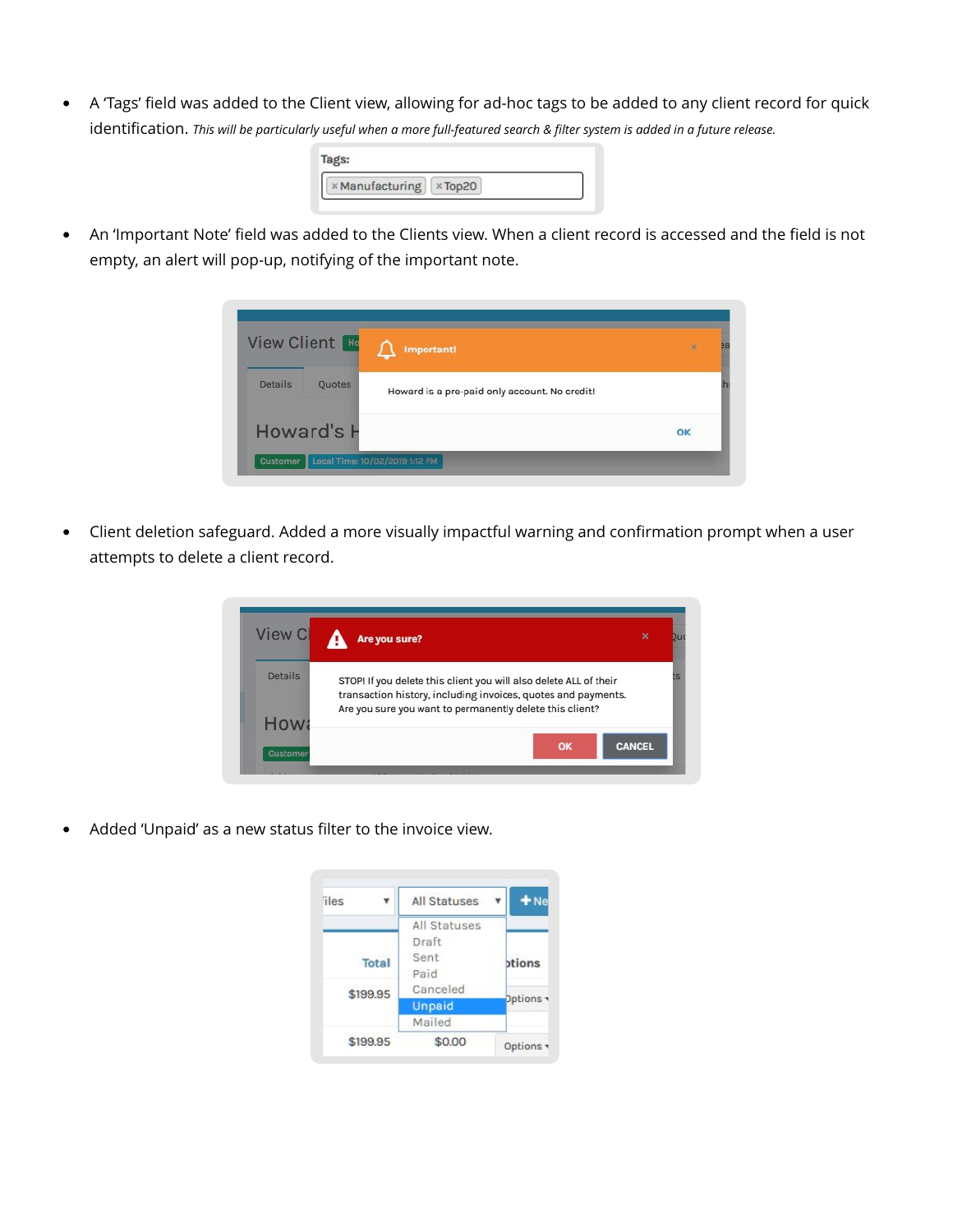• Added 'Mailed' flag as a new status option for invoices for customers that choose to send paper / postal system mailed invoices.



• Added tracking and visibility of the source recurring invoice that was used, when new live invoices are automatically created from a recurring invoice scheduled job.

| Invoice #INV6<br><b>Not Viewed</b> | Created from Recurring Invoice ID: 2 |
|------------------------------------|--------------------------------------|
| Summary                            |                                      |
| test recurring invoice 2           |                                      |

- Contacts improvements: Added a Title field to contacts. Also added visibility of Contacts to the View Client page. It was previously only accessible within the Edit mode of the Clients page.
- Added the ability to test system email settings directly from the System Email page.

| General                   | Dashboard                    | Invoices | Quotes                   | Taxes | Email                         | <b>PDF</b> |                          | Online Payments                    | Syster |
|---------------------------|------------------------------|----------|--------------------------|-------|-------------------------------|------------|--------------------------|------------------------------------|--------|
|                           | <b>Email Sending Method:</b> |          |                          |       |                               |            |                          |                                    |        |
| <b>SMTP</b>               |                              |          |                          |       |                               |            |                          |                                    |        |
| <b>SMTP Host Address:</b> |                              |          |                          |       |                               |            |                          | <b>SMTP Host Port:</b>             |        |
| smtp.sendgrid.net         |                              |          |                          |       |                               |            |                          | 587                                |        |
| <b>SMTP Username:</b>     |                              |          | <b>SMTP Password:</b>    |       | <b>SMTP Encryption:</b>       |            | <b>Allow Self-Signed</b> |                                    |        |
| apikey                    |                              |          |                          |       | <b>TLS</b>                    |            | v                        | Certificate:<br>No                 |        |
| <b>Always Attach PDF:</b> |                              |          | <b>Reply To Address:</b> |       | <b>Always CC Address:</b>     |            |                          | <b>Always BCC Addr</b>             |        |
| No                        | ▼                            |          | accounting@someware.net  |       |                               |            |                          |                                    |        |
| Send Email Test to:       |                              |          |                          |       |                               |            |                          | <b>New Email Testing additions</b> |        |
|                           | justme@someware.net          |          | Send Test Email          |       |                               |            |                          |                                    |        |
| Quote Email Subject:      |                              |          |                          |       | <b>Invoice Email Subject:</b> |            |                          |                                    |        |